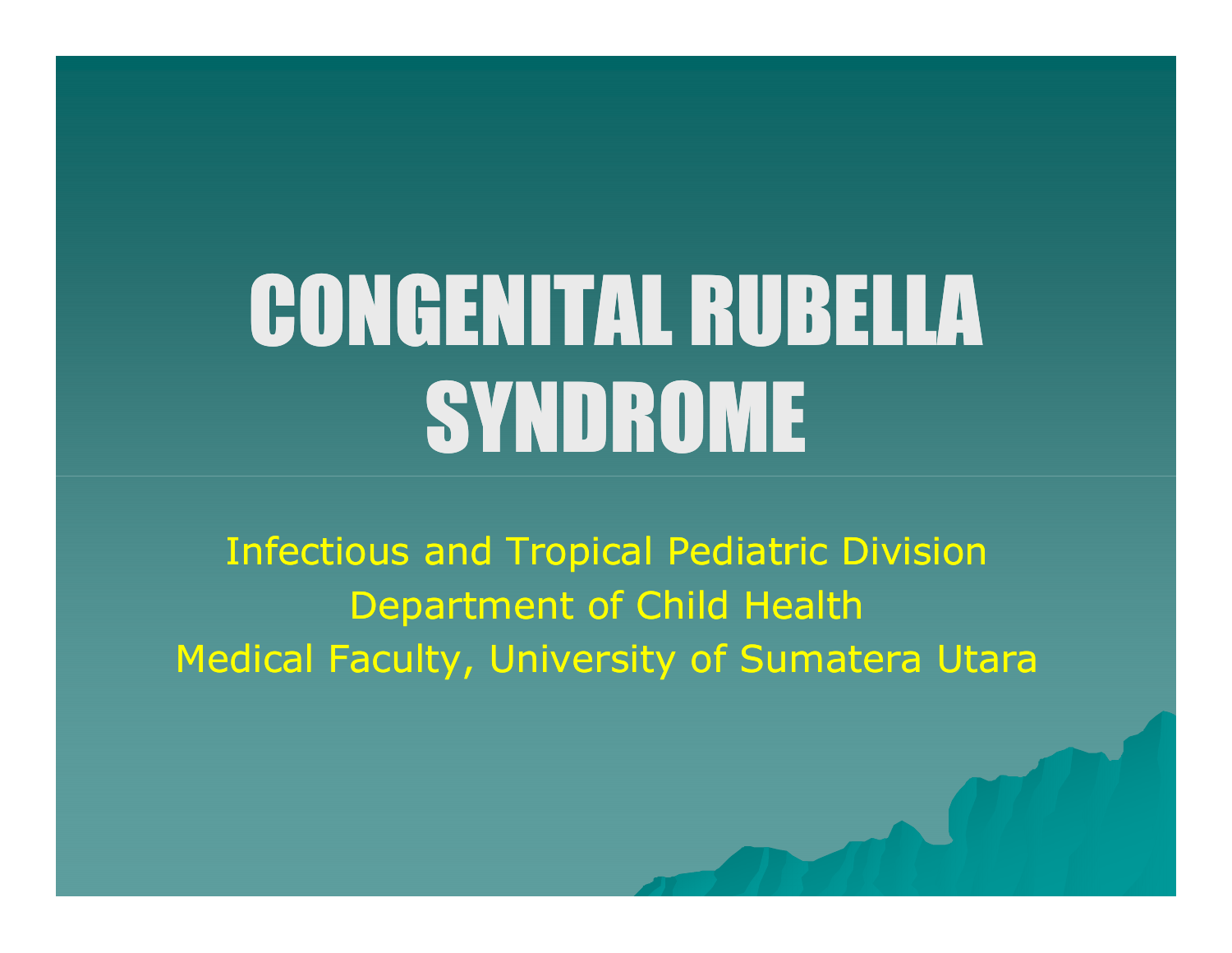#### **What is Rubella**

◆ Rubella (German measles) is a disease caused by the rubella virus. Rubella is usually a mild illness. Most people who have had rubella or the vaccine are protected against the virus for the rest of their lives. Because of routine vaccination against rubella since 1970 , rubella is now rarely reported.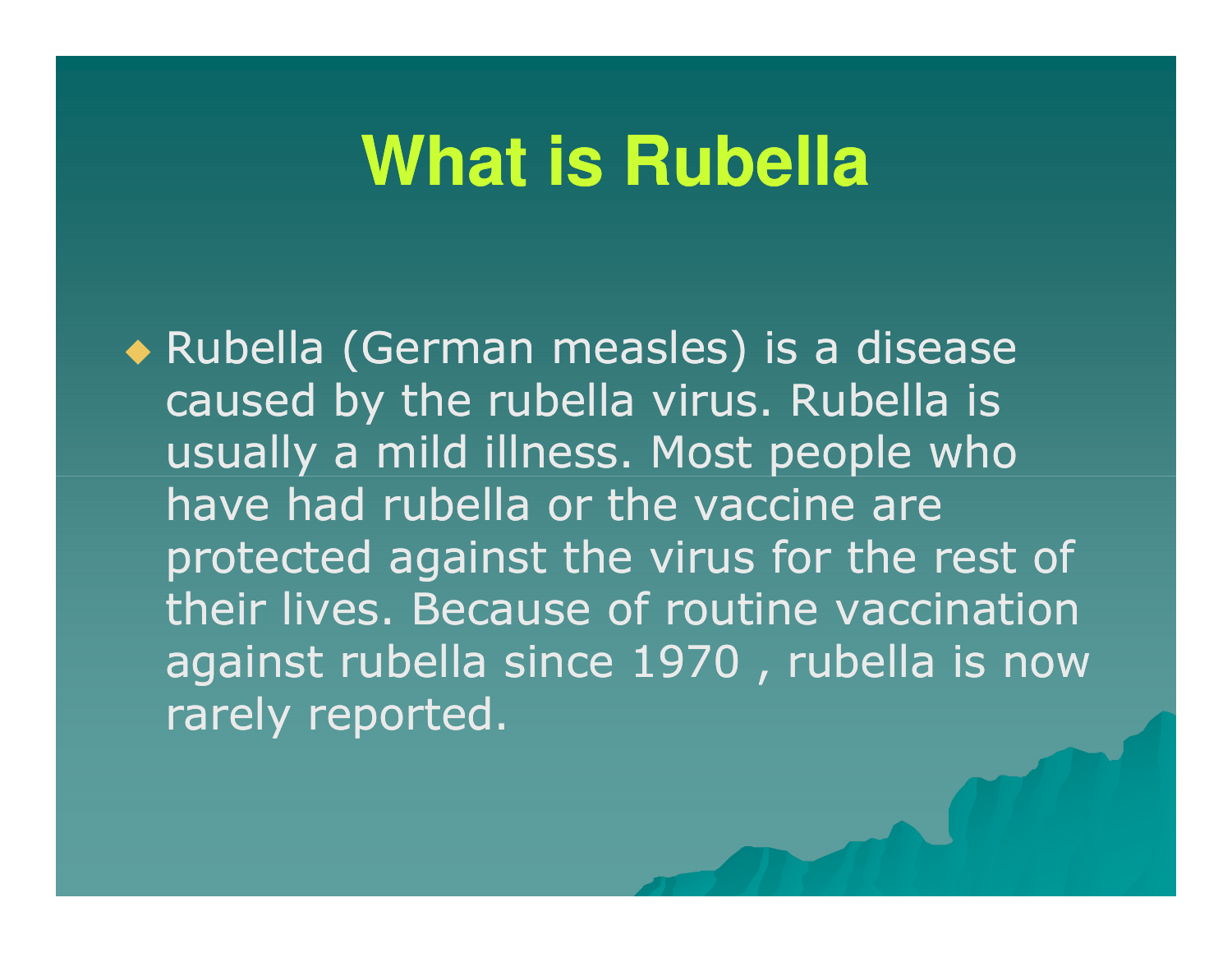### History - Rubella

The Teratogenic property of the infection was documented by an Australian opthalmologist Greeg in 1941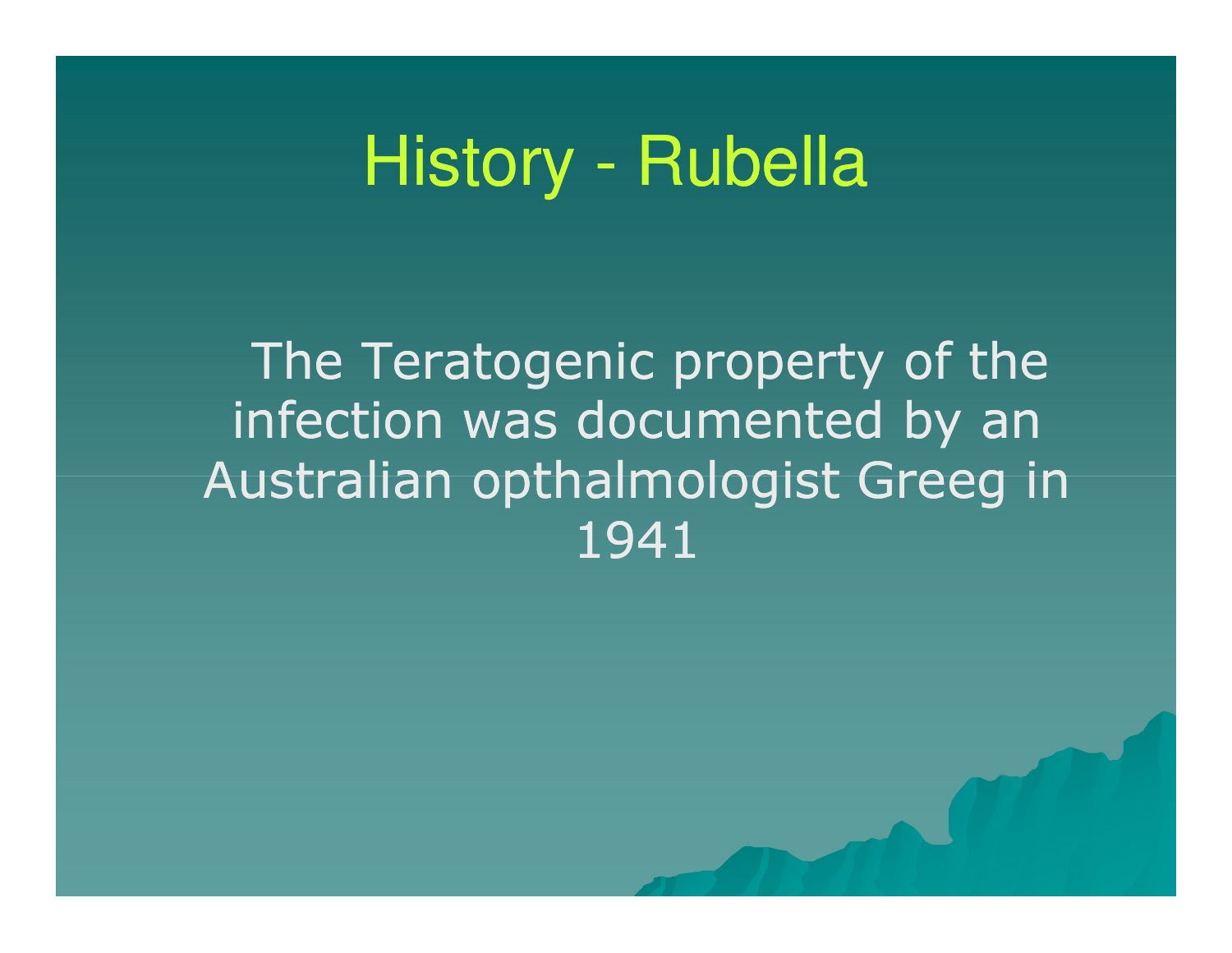#### Rubella( German Measles )

◆ Rubella is also called as 3 day Measles or German Measles. Family – Togaviridae ◆ Genus - Rubivirus ◆ In general belong to Togavirus group

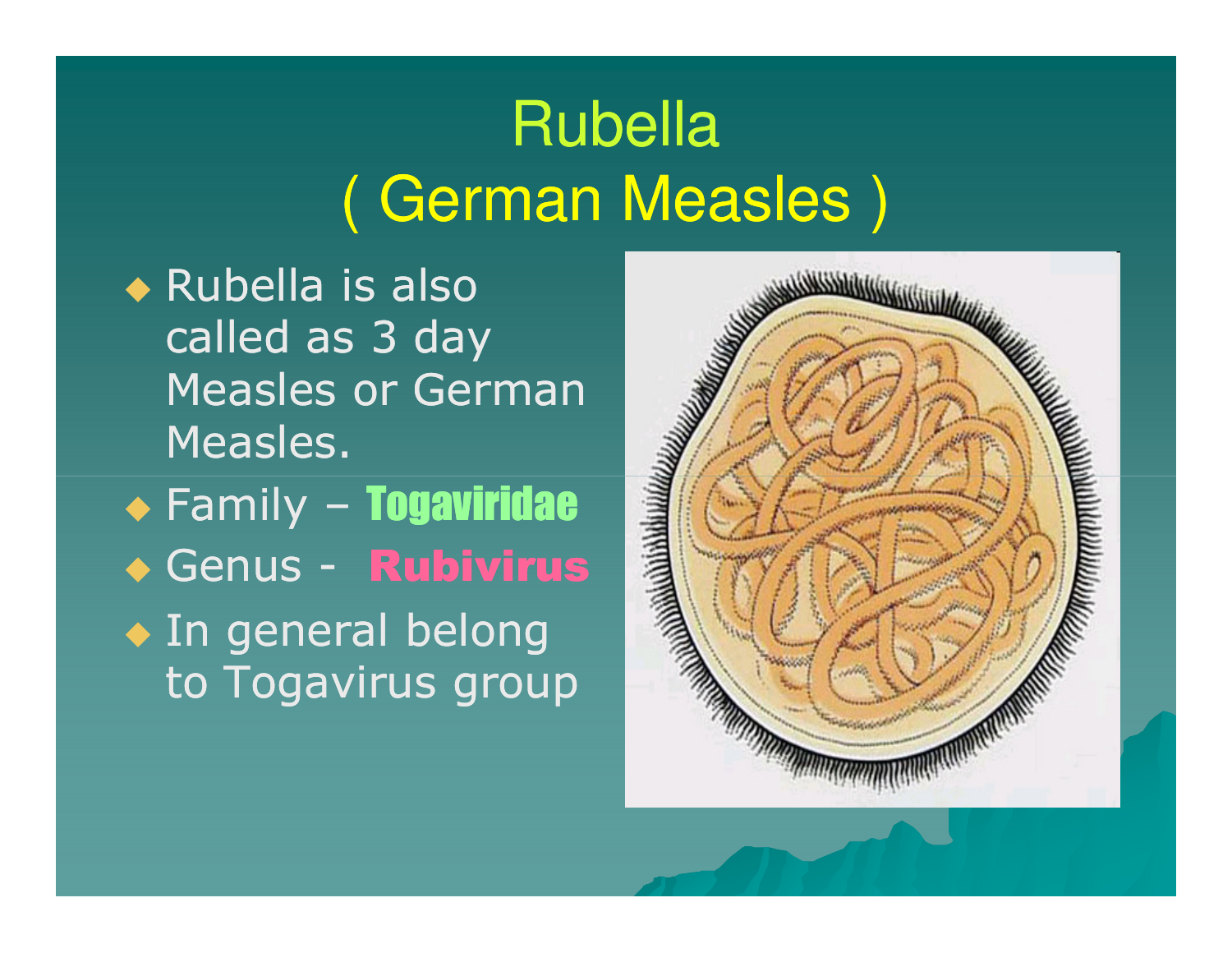#### Rubella Virus

#### **RUBELLA VIRUS**



◆ Rubella virus are ss – RNA virus Diameter 50 – 70 nm Enveloped SphericalVirus carry hemagglutinin Virus multiply in the cytoplasam of infected cell.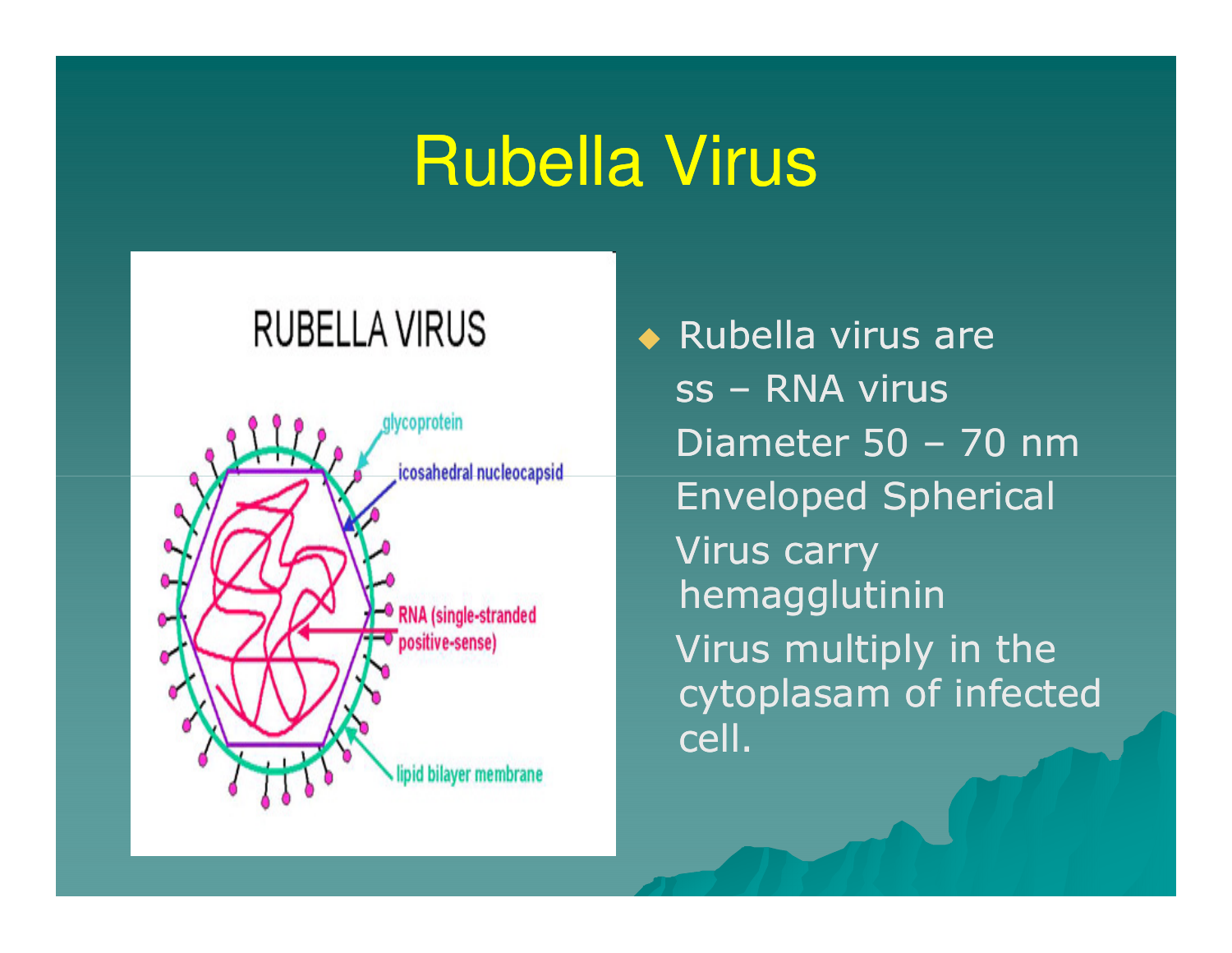### **Epidemiology**

 Rubella is world wide in distribution ◆ Occurs round the year, ◆ Epidemics occur every 20 - 25 years ◆ Infection is transmitted by respiratory routeThe use of Rubella vaccine has now<br>Climinated heth enidemic and ender eliminated both epidemic and endemic Rubella in USA and several developed countries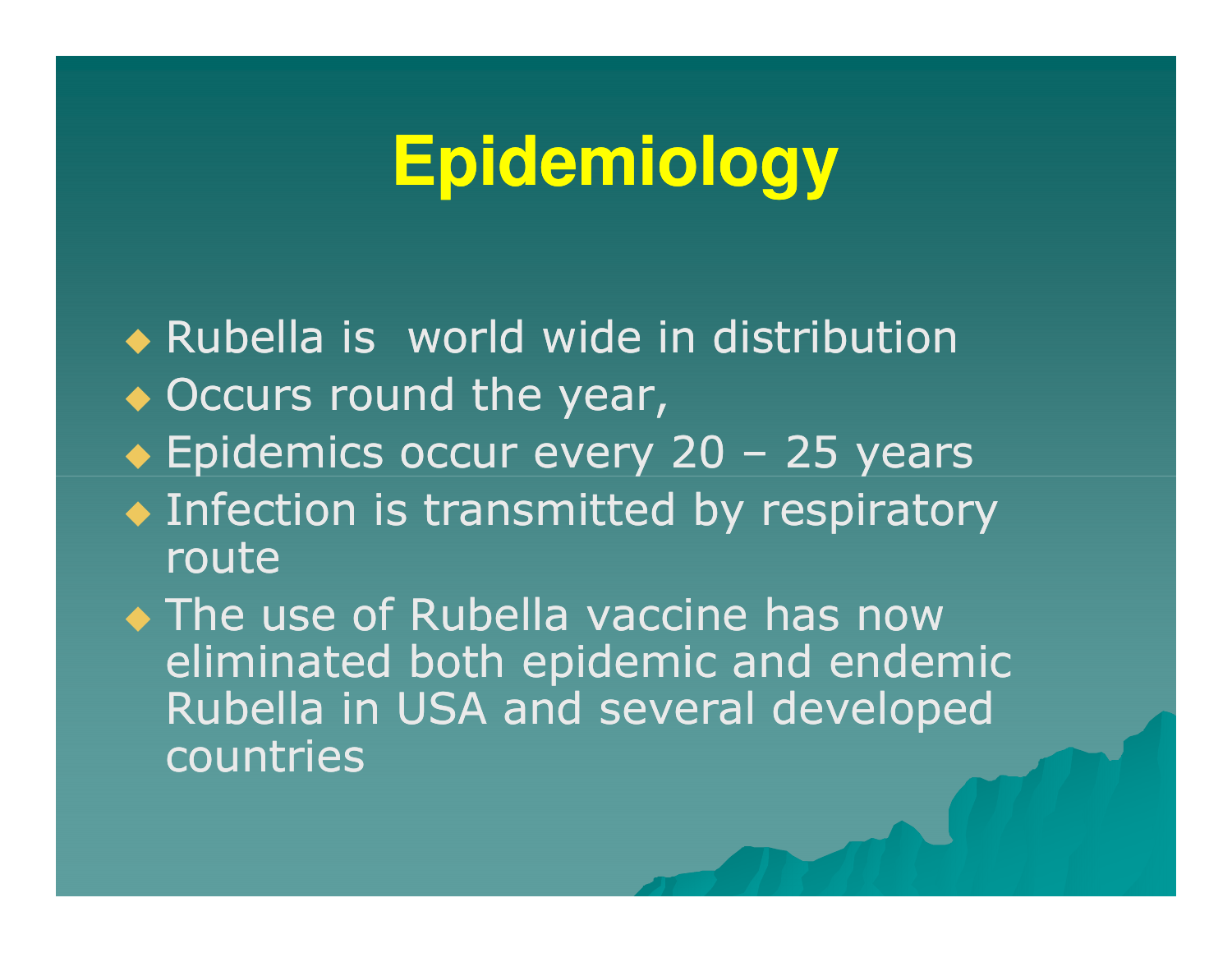#### **Treatment and Prevention**

 Rubella is a mild self limited illness. • No specific treatment or Antiviral treatment is indicated.

◆ However Laboratory proved and clinically missed Rubella in the Ist 3-4 months of pregnancy is associated with fetal infections.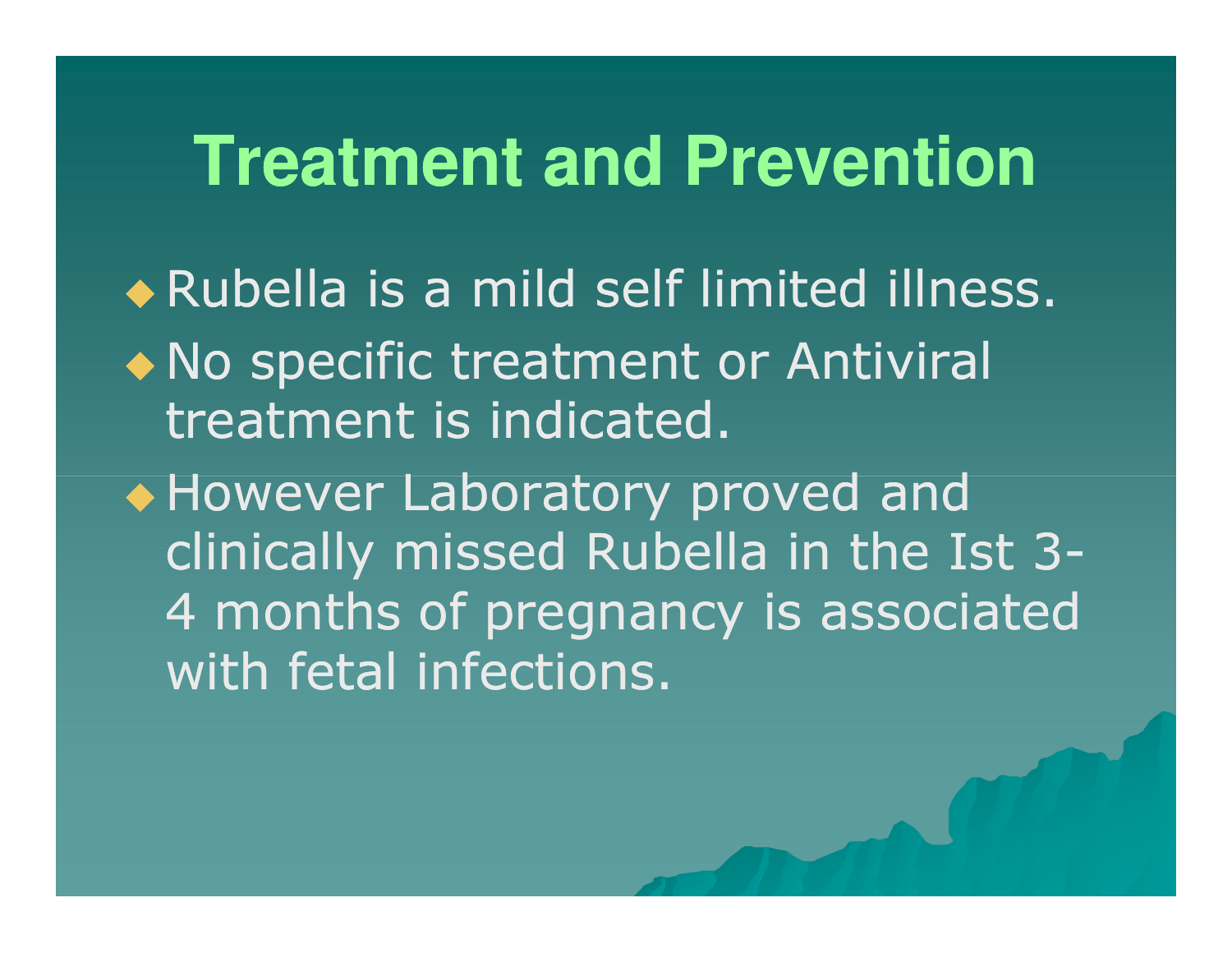#### Congenital Rubella Syndrome

- ◆ Maternal viremia with Rubella infection during pregnancy may result in infection of placenta and fetus.
- ◆ The growth rate of fetal cells are reduced.
- ◆ Results in fewer number of cells after the birth.
- Lead to deranged and hypo plastic organ development.
- Results in structural damage and abnormalities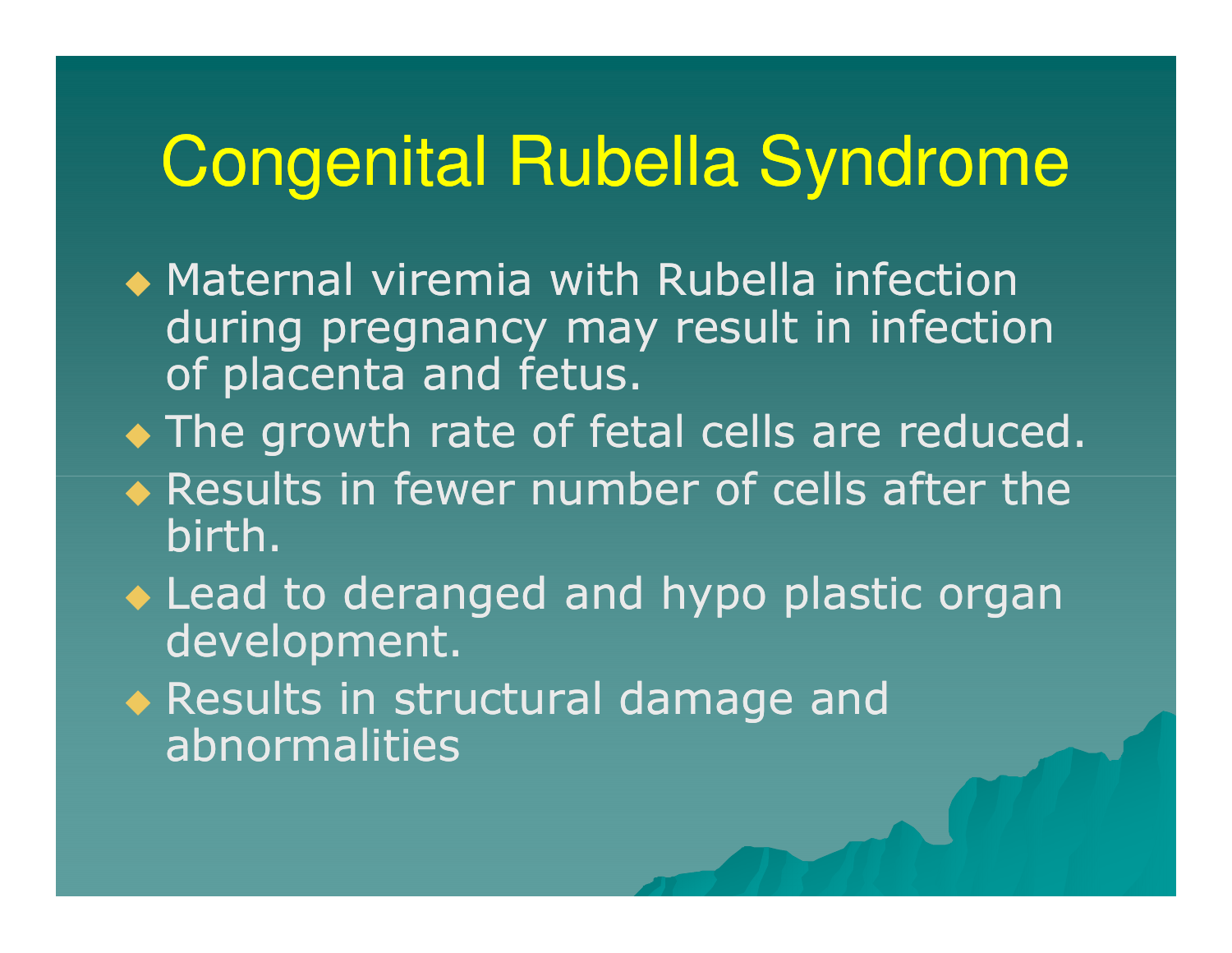#### Rubella infection – At various<br>\*\*\*\*\*\*\*\*\*\*\*\*\* trimesters

- $\bullet$  I<sup>st</sup> trimester infections lead to abnormalities in  $\bullet$ 85 % of cases. and greater damage to organs
- ◆ 2<sup>nd</sup> trimester infections lead to defects in 16 %
- ◆ > 20 weeks of pregnancy fetal defects are uncommon
- ◆ However Rubella infection can also lead to fetal deaths, and spontaneous abortion.
- The intrauterine infections lead to viral excretion in various secretion in newborn upto 12-18<br>manths months.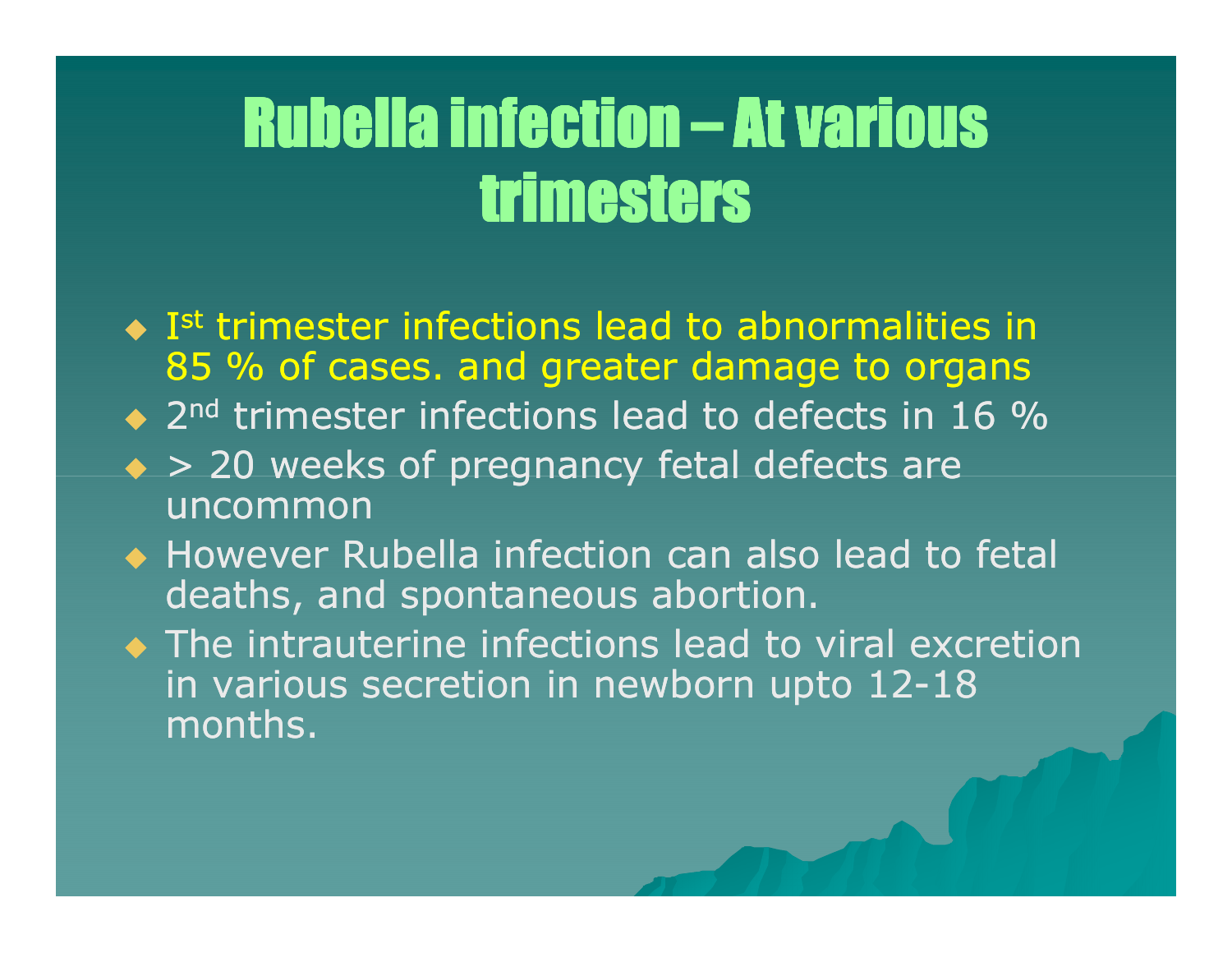**Clinical Findings ( Congenital Rubella Syndrome )**◆ May be transient effects in infants. ◆ Permanent manifestations may be apparent at birth, become recognized during the first year. Developmental abnormalities appear during childhood and adolescents.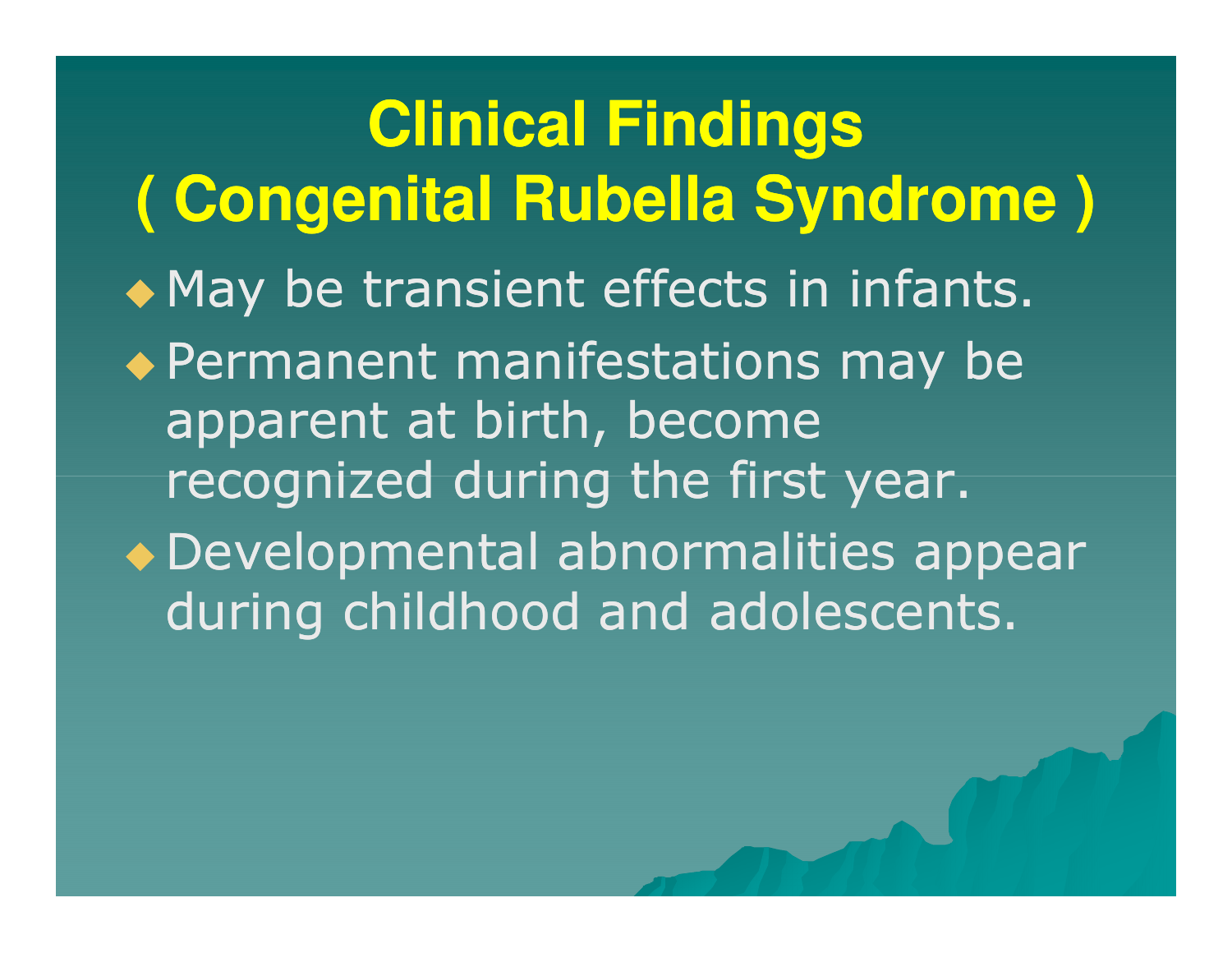### **Classical Triad of Rubella**

#### Classical Triad

- ◆ Cataract
- ◆ Cardiac abnormalities
- ◆ Deafness

Other manifestations Growth retardationRash Hepatosplenomegaly**Jaundice**  Meingoencephalitis CNS defects lead to moderate to profound mental retardation

#### Rubella syndrome

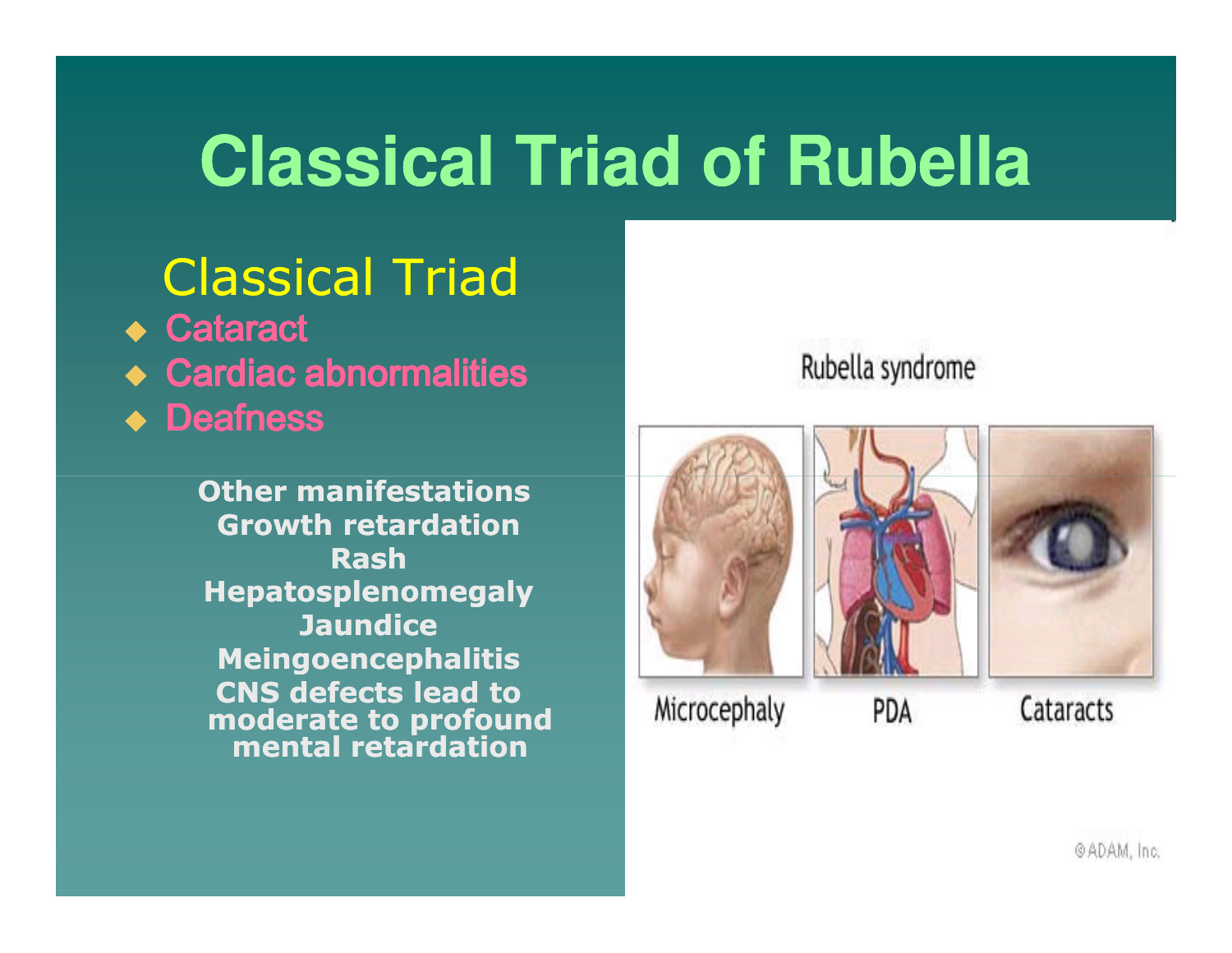#### **Other Neurological manifestions**

- ◆ Problems in balance
- ◆ Motor skills in preschool children altered.

A rare complication of Pan encephalitis can occur in second decade with Congenital rubella syndrome may progress to death.

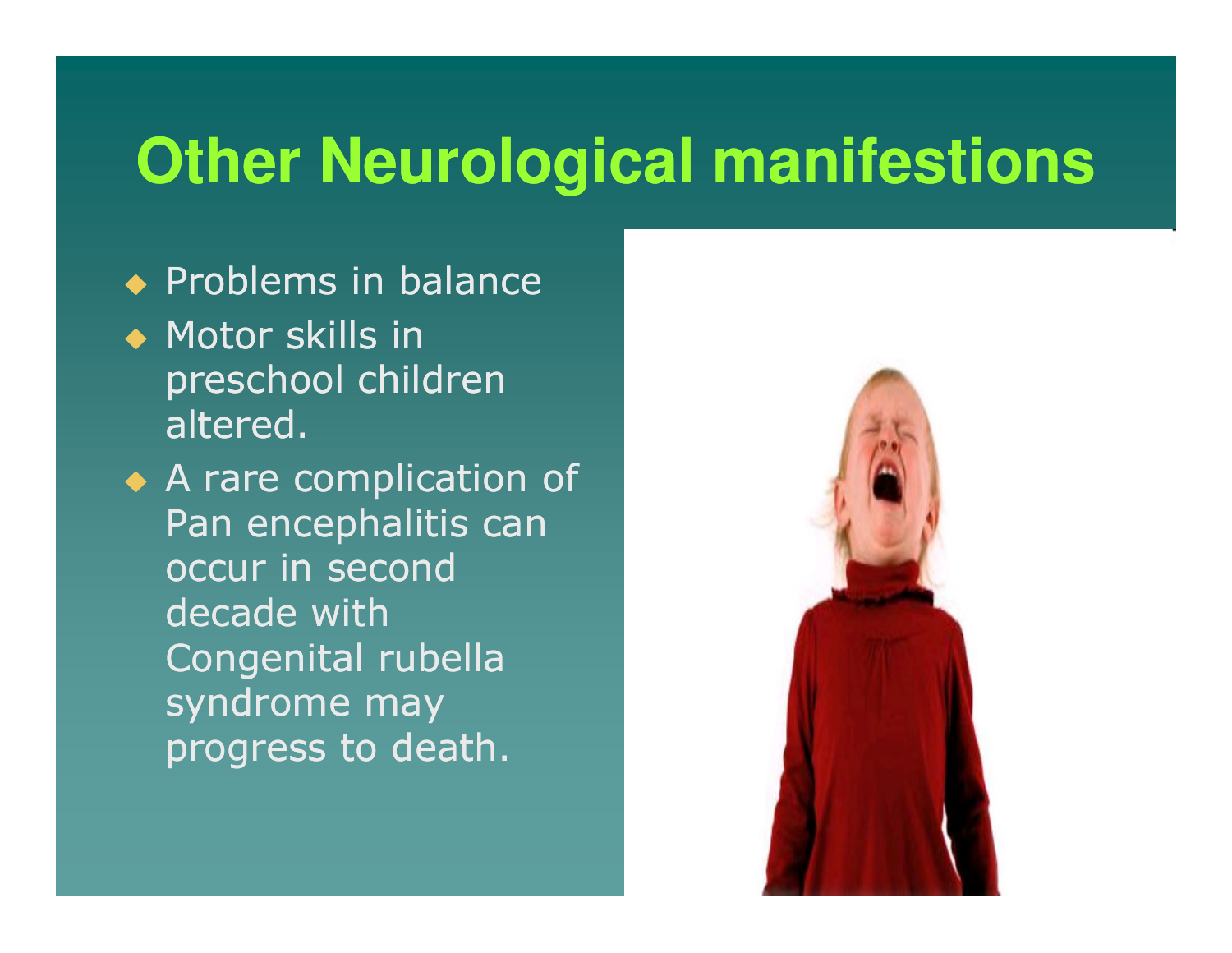### **Diagnosis ofCongenital Rubella Syndrome**

◆ Demonstration of Rubella antibodies of IgM in a new born is diagnostic value. As IgM group donot cross the placenta and they are produce in the infected fetus,

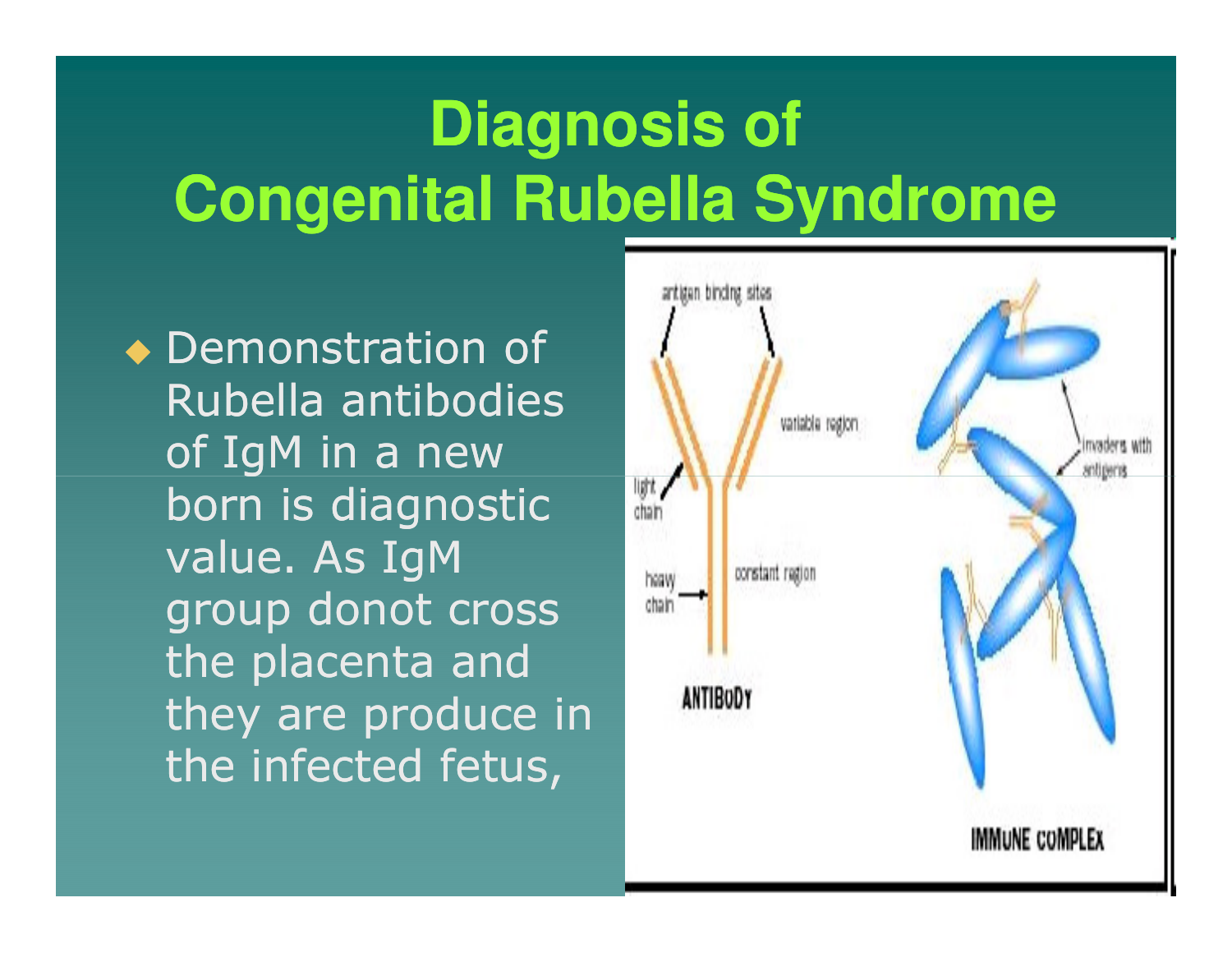## Treatment, Prevention, Control

◆ No specific treatment is available



 $\blacklozenge$